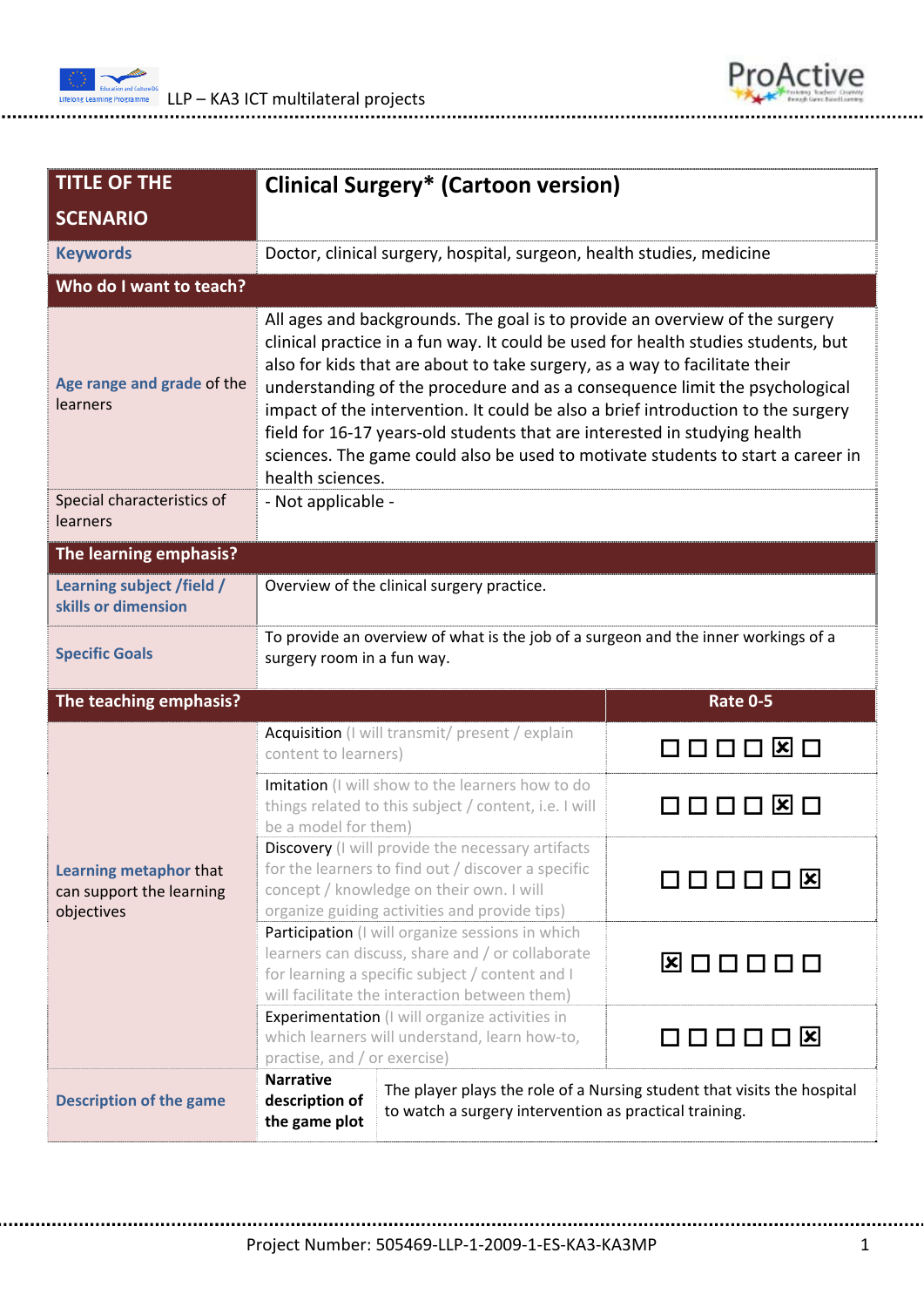

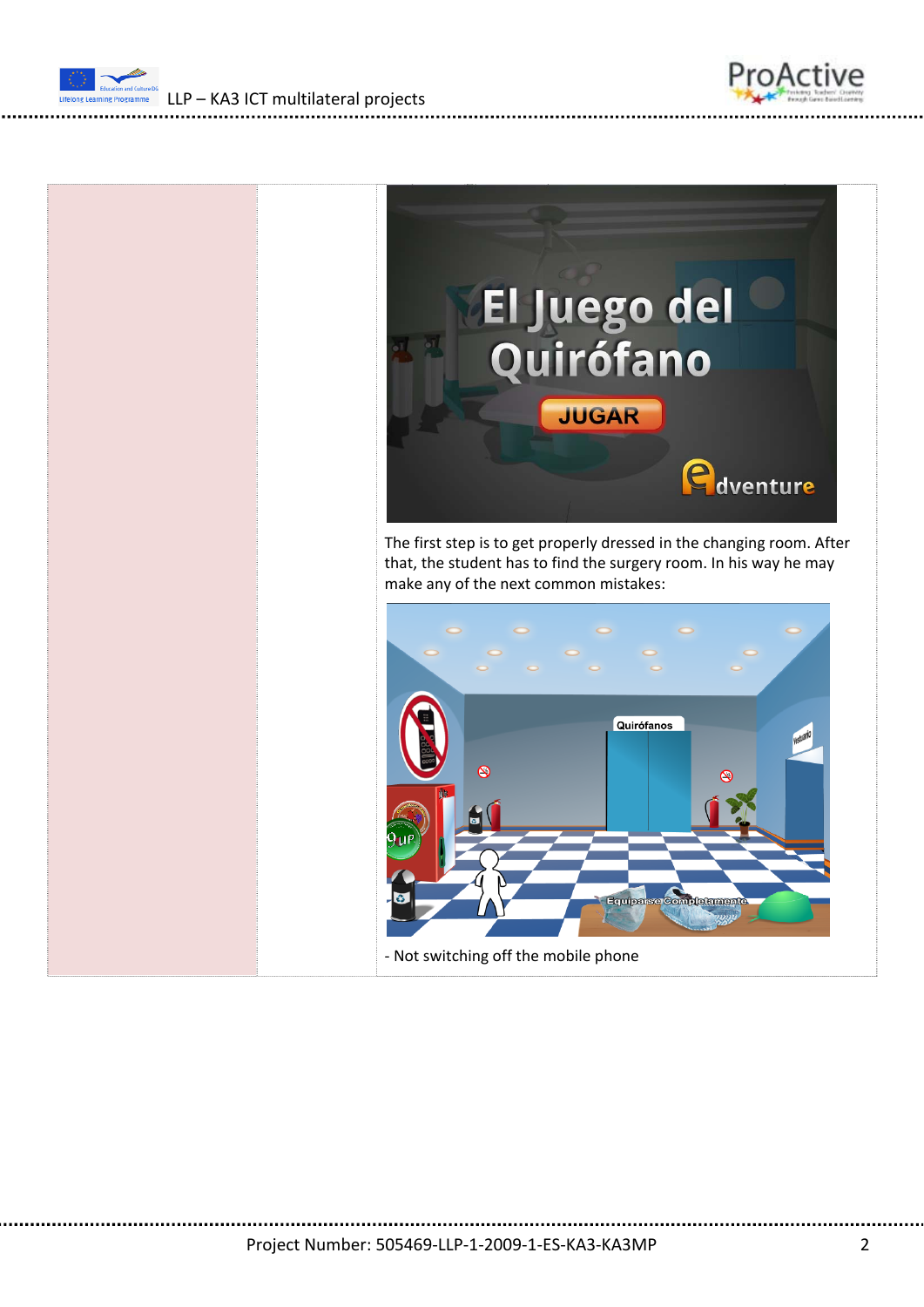![](_page_2_Picture_0.jpeg)

LLP – KA3 ICT multilateral projects

![](_page_2_Picture_3.jpeg)

‐ Enter the room in an inappropriate way (e.g. without looking first through the window to check if anyone is leaving the room at the same time).

Once the student enters the room, he'll be supervising the intervention.

![](_page_2_Picture_6.jpeg)

Randomly, different common situations may happen: ‐ A colleague gets sick and needs to be escorted outside.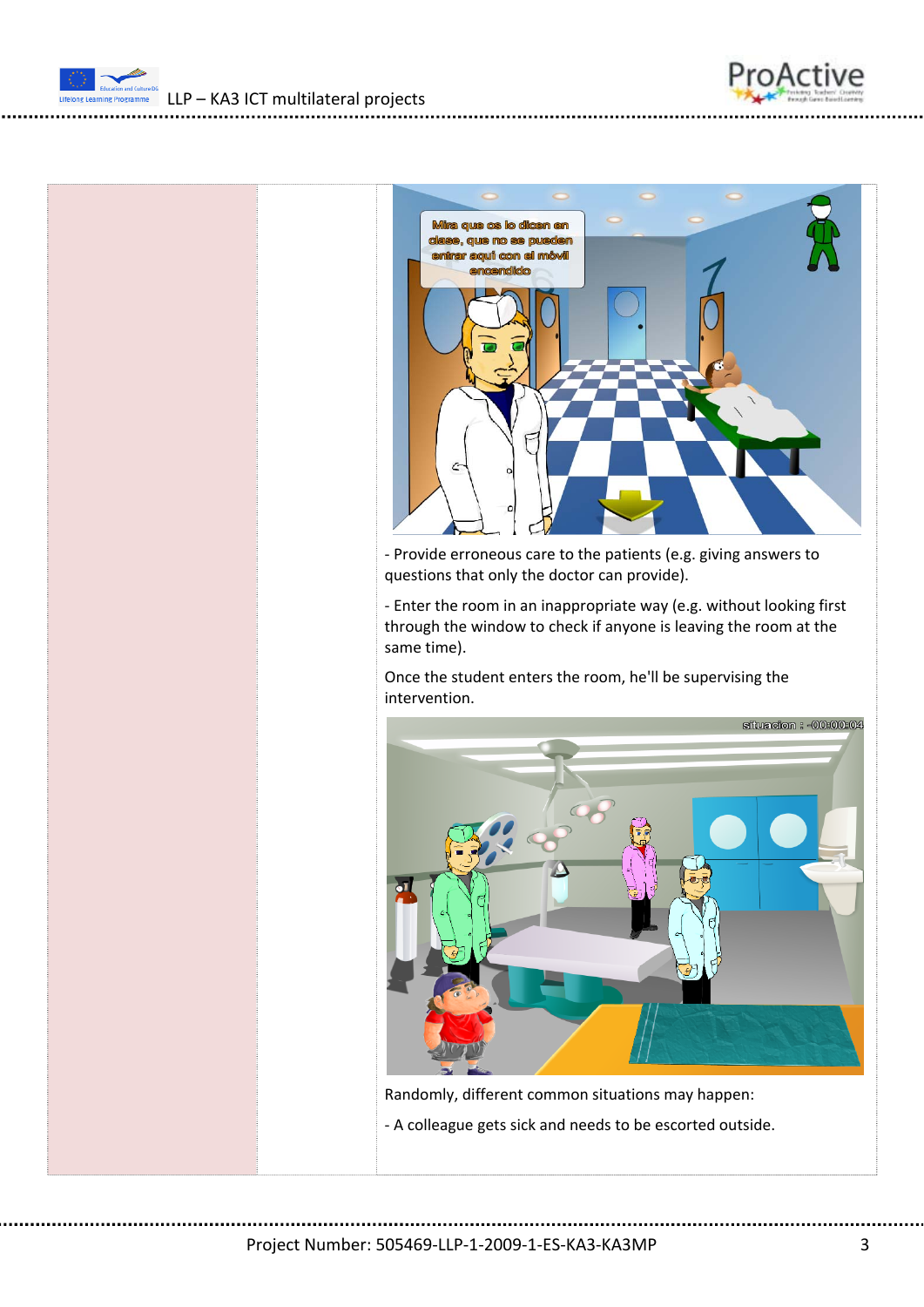LLP – KA3 ICT multilateral projects

ing Progra

|                                                     |                                                                                                    |                                                                                                                                                    | - One of the instrumentalists requests some equipment, and the<br>student has to provide the supplies in the appropriate manner.                                         |                          |                       |  |
|-----------------------------------------------------|----------------------------------------------------------------------------------------------------|----------------------------------------------------------------------------------------------------------------------------------------------------|--------------------------------------------------------------------------------------------------------------------------------------------------------------------------|--------------------------|-----------------------|--|
|                                                     |                                                                                                    |                                                                                                                                                    | - Some materials drop from the table to the floor. The student must<br>decide how to manipulate unsterilized material.                                                   |                          |                       |  |
|                                                     |                                                                                                    |                                                                                                                                                    | After all these situations, the student is provided with a detailed<br>assessment report showing all the errors he/she made and adequate<br>feedback.                    |                          |                       |  |
|                                                     |                                                                                                    | <b>Goals</b>                                                                                                                                       | Operate correctly in all situations that he/she is presented with.                                                                                                       |                          |                       |  |
|                                                     |                                                                                                    | <b>Rules</b>                                                                                                                                       | The student looses/wins points if a wrong answer is provided.                                                                                                            |                          |                       |  |
|                                                     |                                                                                                    | Challenge                                                                                                                                          | Many situations are unfamiliar for the student. The level of realism<br>makes providing the right answers more challenging.                                              |                          |                       |  |
|                                                     |                                                                                                    |                                                                                                                                                    | The game provide feedback by:                                                                                                                                            |                          |                       |  |
|                                                     |                                                                                                    | <b>Satisfaciton</b><br>system<br>/feedback<br>cycle                                                                                                | - A point system is included to increase enhancement. Other game<br>mechanics could include time pressure and challenges to make the<br>game more variable.              |                          |                       |  |
|                                                     |                                                                                                    |                                                                                                                                                    | - Characters that are present in the game, who express disconcert<br>and disappointment when the student does not commit procedures<br>as expected, and thank otherwise. |                          |                       |  |
|                                                     |                                                                                                    |                                                                                                                                                    | - Feedback about the clothing that the player is currently wearing is<br>provided visually at all times.                                                                 |                          |                       |  |
|                                                     |                                                                                                    |                                                                                                                                                    |                                                                                                                                                                          | <b>Learning settings</b> | <b>Estimated time</b> |  |
|                                                     |                                                                                                    | Students access to the UCM's virtual<br>campus to play the game before<br>they go to a real intervention. They<br>can play as many times as needed |                                                                                                                                                                          | At home                  | Unlimited             |  |
|                                                     |                                                                                                    |                                                                                                                                                    |                                                                                                                                                                          | 2 sessions               |                       |  |
| How will I evaluate students?                       |                                                                                                    |                                                                                                                                                    |                                                                                                                                                                          |                          |                       |  |
|                                                     | No assessment needed - the game wouldn't be used in official studies<br><b>Evaluation approach</b> |                                                                                                                                                    |                                                                                                                                                                          |                          |                       |  |
|                                                     |                                                                                                    |                                                                                                                                                    | What will learners need in order to achieve learning objectives?                                                                                                         |                          |                       |  |
| <b>Prerequisite</b><br>Basic concepts about surgery |                                                                                                    |                                                                                                                                                    |                                                                                                                                                                          |                          |                       |  |
| <b>Setting and materials</b>                        |                                                                                                    |                                                                                                                                                    | Students need a computer at home                                                                                                                                         |                          |                       |  |
|                                                     |                                                                                                    | What is needed to implement the scenario?                                                                                                          |                                                                                                                                                                          |                          |                       |  |
| <b>Application</b>                                  | Mandatory                                                                                          | <e-adventure>, The game</e-adventure>                                                                                                              |                                                                                                                                                                          |                          |                       |  |
| involved                                            | Optional                                                                                           |                                                                                                                                                    |                                                                                                                                                                          |                          |                       |  |
| <b>Infrastructure</b>                               | Mandatory                                                                                          |                                                                                                                                                    |                                                                                                                                                                          |                          |                       |  |
|                                                     |                                                                                                    |                                                                                                                                                    |                                                                                                                                                                          |                          |                       |  |

ProActive